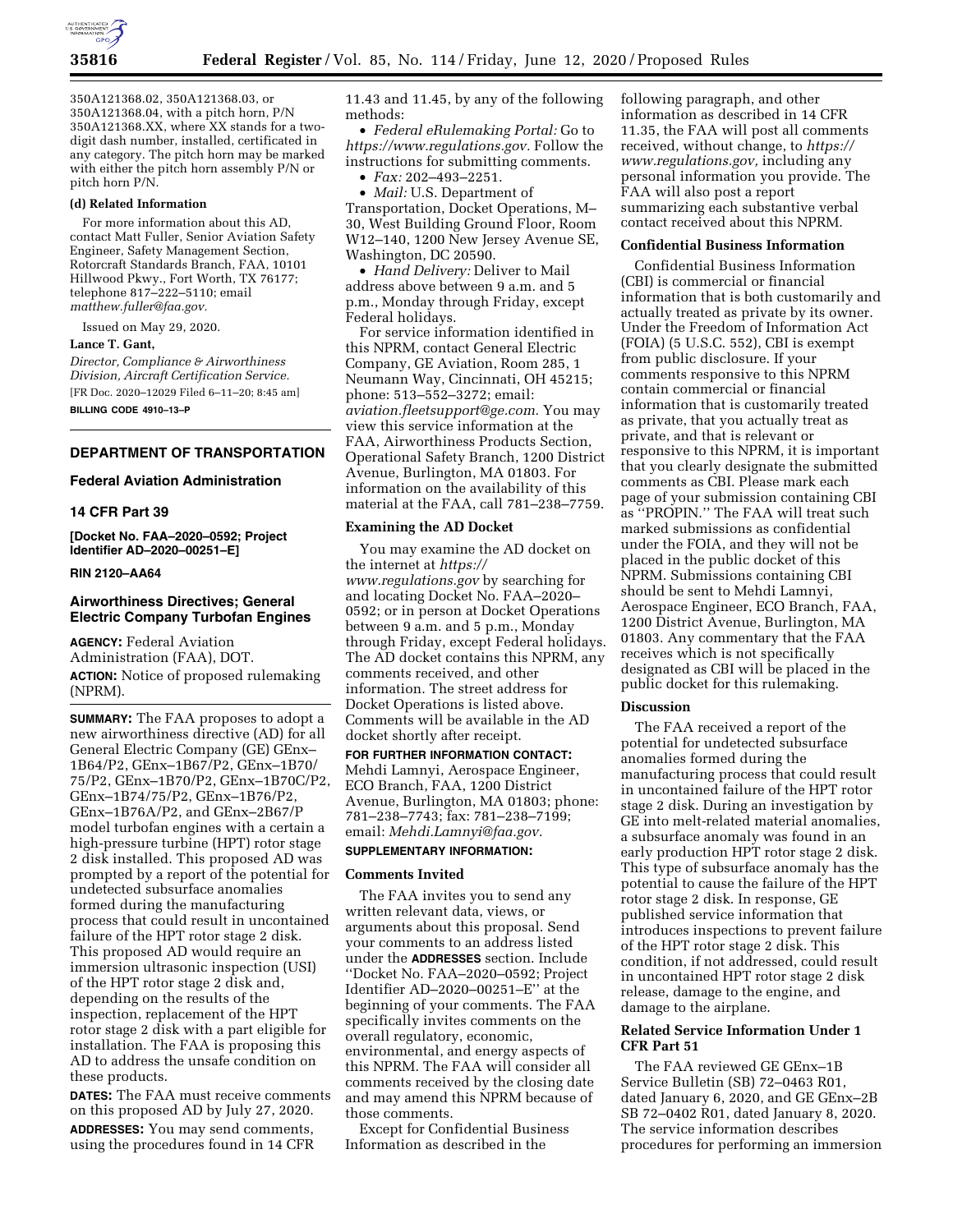USI of the affected HPT rotor stage 2 disks on GEnx–1B and GEnx–2B model turbofan engines. This service information is reasonably available because the interested parties have access to it through their normal course of business or by the means identified in the **ADDRESSES** section.

# **FAA's Determination**

The FAA is proposing this AD because the Agency evaluated all the relevant information and determined the unsafe condition described previously is likely to exist or develop in other products of the same type design.

# **Proposed AD Requirements**

This proposed AD would require an immersion USI of the HPT rotor stage 2 disk and, depending on the results of the inspection, replacement of the HPT rotor stage 2 disk with a part eligible for installation.

# **Costs of Compliance**

The FAA estimates that this proposed AD affects 276 engines installed on airplanes of U.S. registry.

The FAA estimates the following costs to comply with this proposed AD:

# ESTIMATED COSTS

| Action | Labor cost                                  | Parts cost | Cost per<br>product | Cost on U.S.<br>operators |
|--------|---------------------------------------------|------------|---------------------|---------------------------|
|        | 8 work-hours $\times$ \$85 per hour = \$680 | \$0        | \$680               | \$187,680                 |

The FAA estimates the following costs to do any necessary replacements that would be required based on the

results of the proposed inspection. The FAA has no way of determining the

number of aircraft that might need this replacement:

# ON-CONDITION COSTS

| Action                                        | Labor cost | Parts cost | Cost per<br>product |
|-----------------------------------------------|------------|------------|---------------------|
| Remove and replace the HPT rotor stage 2 disk |            | \$458,900  | \$459,070           |

### **Authority for This Rulemaking**

Title 49 of the United States Code specifies the FAA's authority to issue rules on aviation safety. Subtitle I, section 106, describes the authority of the FAA Administrator. Subtitle VII: Aviation Programs, describes in more detail the scope of the Agency's authority.

The FAA is issuing this rulemaking under the authority described in Subtitle VII, Part A, Subpart III, Section 44701: ''General requirements.'' Under that section, Congress charges the FAA with promoting safe flight of civil aircraft in air commerce by prescribing regulations for practices, methods, and procedures the Administrator finds necessary for safety in air commerce. This regulation is within the scope of that authority because it addresses an unsafe condition that is likely to exist or develop on products identified in this rulemaking action.

# **Regulatory Findings**

The FAA determined that this proposed AD would not have federalism implications under Executive Order 13132. This proposed AD would not have a substantial direct effect on the States, on the relationship between the national Government and the States, or on the distribution of power and responsibilities among the various levels of government.

For the reasons discussed above, I certify this proposed regulation:

(1) Is not a ''significant regulatory

action'' under Executive Order 12866, (2) Will not affect intrastate aviation in Alaska, and

(3) Will not have a significant economic impact, positive or negative, on a substantial number of small entities under the criteria of the Regulatory Flexibility Act.

### **List of Subjects in 14 CFR Part 39**

Air transportation, Aircraft, Aviation safety, Incorporation by reference, Safety.

# **The Proposed Amendment**

Accordingly, under the authority delegated to me by the Administrator, the FAA proposes to amend 14 CFR part 39 as follows:

# **PART 39—AIRWORTHINESS DIRECTIVES**

■ 1. The authority citation for part 39 continues to read as follows:

**Authority:** 49 U.S.C. 106(g), 40113, 44701.

# **§ 39.13 [Amended]**

■ 2. The FAA amends § 39.13 by adding the following new airworthiness directive (AD):

**General Electric Company:** Docket No. FAA– 2020–0592; Project Identifier AD–2020– 00251–E.

#### **(a) Comments Due Date**

The FAA must receive comments by July 27, 2020.

### **(b) Affected ADs**

None.

# **(c) Applicability**

(1) This AD applies to all General Electric Company (GE) GEnx–1B64/P2, GEnx–1B67/ P2, GEnx–1B70/75/P2, GEnx–1B70/P2, GEnx–1B70C/P2, GEnx–1B74/75/P2, GEnx– 1B76/P2, and GEnx–1B76A/P2 model turbofan engines that have a high-pressure turbine (HPT) rotor stage 2 disk, part number  $(P/N)$  2383M86P02, and a serial number  $(S/N)$ N) listed in paragraph 4, Appendix—A, Table 1, Table 2, or Table 3, of GE GEnx–1B Service Bulletin (SB) 72–0463 R01, dated January 6, 2020, installed.

(2) This AD applies to all GE GEnx–2B67/ P model turbofan engines that have a HPT rotor stage 2 disk, P/N 2383M86P02, and a S/N listed in paragraph 4, Appendix—A, Table 1, Table 2, or Table 3, of GE GEnx–2B SB 72–0402 R01, dated January 8, 2020, installed.

#### **(d) Subject**

Joint Aircraft System Component (JASC) Code 7250, Turbine Section.

#### **(e) Unsafe Condition**

This AD was prompted by a report of the potential for undetected subsurface anomalies formed during the manufacturing process that could result in uncontained failure of the HPT rotor stage 2 disk. The FAA is issuing this AD to prevent failure of the HPT rotor stage 2 disk. The unsafe condition, if not addressed, could result in